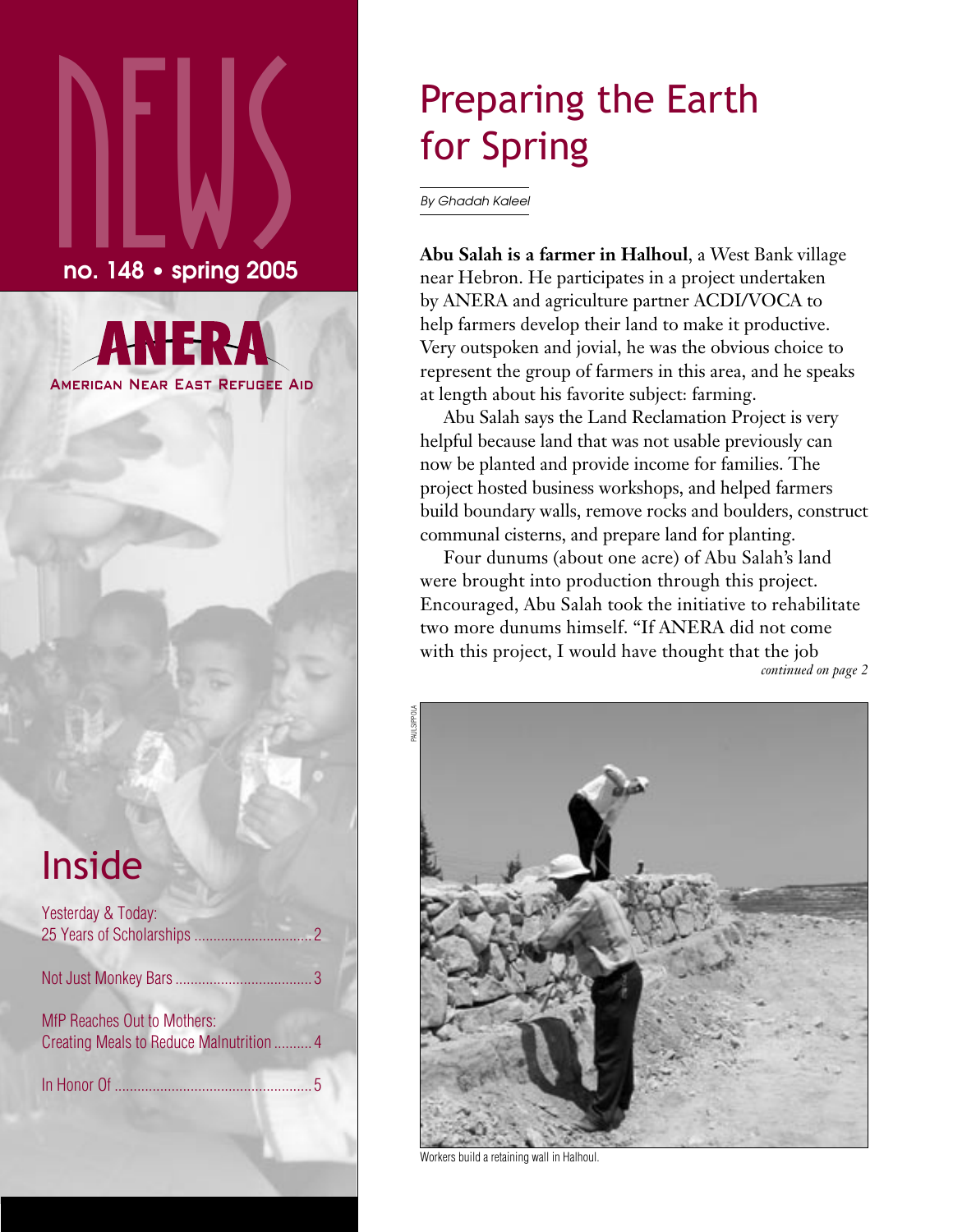

## *continued from page 1* **Yesterday & Today:** *25 Years of Scholarships*

Twenty-five years ago, when the ANERA Scholarship Program began, donors contributed scholarship assistance to two Jerusalem schools: Dar El Tifl (House of Children), a school and boarding home for girls, and Rawdat El-Zuhur (Garden of Flowers), an elementary school for boys and girls.

Through the years the Scholarship Program has grown. The number of donors, the size of their gifts, and the number of schools and students who benefit all have increased. This year ANERA donors are helping to cover educational costs for over 200 students in seven schools. In addition to the two Jerusalem schools, funds are also given to two institutions in Gaza, and one each in Tulkarem, West Bank; Salt, Jordan; and Beirut, Lebanon.

Anniversaries are good occasions to look back and celebrate. The picture above is of five little girls who were once kindergarten students at Dar El Tifl. We can only imagine their lives today as women who have just turned thirty! Educated women have an increased chance of enjoying healthy families, achieving success in the work place, and contributing to their society. We hope that has been the case for these five little girls who, with assistance from the ANERA Scholarship Program, are now educated young women.

We celebrate the lives of the thousands of Palestinian, Lebanese and Jordanian children who have benefited from scholarship assistance. And we pause to thank each donor who has given to the Scholarship Program during the past twenty-five years.

For more information about how you can help a child in the Scholarship Program, contact Adrian Loucks, Director, Scholarship Program, at (202) 347-2558 or **adrian@anera.org**.

"ANERA helped us to know where our land started and ended, according to the land deeds." —Abu Salah



#### Preparing the Earth for Spring

was too big for me, and would not have done it," he explained. "Before, these six dunums were not bringing in even 100 shekels (\$20 US). Hopefully we can get 3000 shekels from planting them this year."

Abu Salah has been working his family's land since he was a child. He plants tomatoes and grapes. "The grapes from this region are famous. We sell some, and use the rest to make molasses, raisins, and jelly. It makes us happy to see our children eating … something we planted in the ground." In addition to Abu Salah's immediate family, his four brothers and their families also help with the farming and share the produce and income. "More than 50 people in my family are benefiting from this land," he reported.

Abu Salah's philosophy is "When a person works to fix his land, he is even more attached to it." When asked how he contributed to the project, he answered proudly, "I hired four workers, and paid for 28 [work] days. I hired a bulldozer for 20 hours of work." He also spoke about clearing large boulders from the land and hiring a truck to carry out four loads. He plowed eight hours on his tractor and fertilized the land. He wanted to be involved in the project, not just sit back and watch his land being developed.

Land boundaries are another topic Abu Salah mentioned. "We all knew we had land, but we never knew the exact boundaries of our land. ANERA helped us to know where our land started and ended, according to the land deeds." Abu Salah also wants his children to feel connected to their land. He shows them the boundaries, so they know what land is theirs. His wife helps him farm the land, as do two of his children.

Just before going back to his field, Abu Salah's farewell was, "Thank you to ANERA's engineers and workers for bringing good to this village. You have helped all people in the village with this project."  $\blacktriangleright$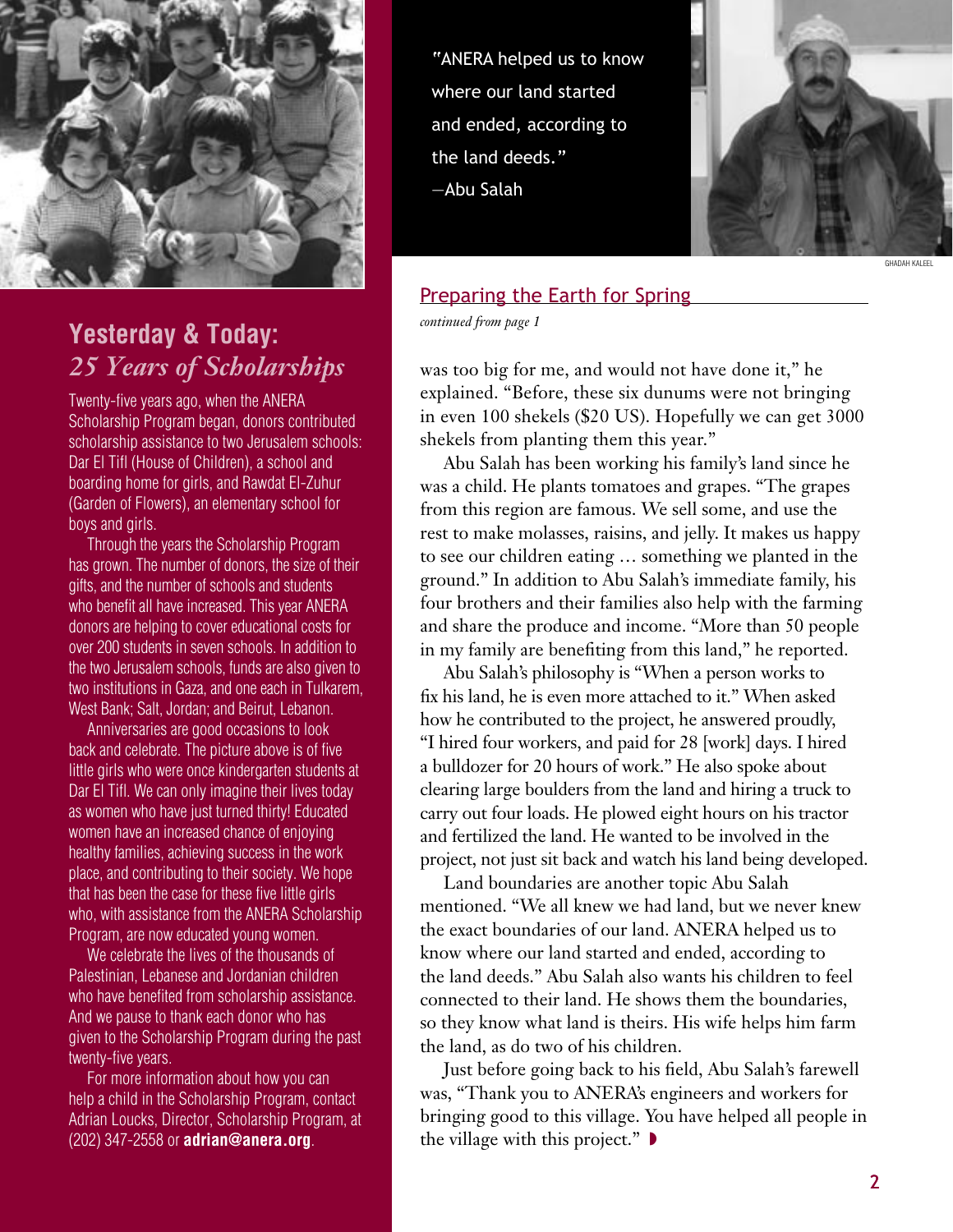



Nadeem and his classmates enjoy their new playground at Dar El Kalima School in Bethlehem.

PHOTOS: GHADAH KALEEL

### PLANNING AHEAD?

Please remember ANERA in your will as:

#### "**American Near East Refugee Aid**" 1522 K Street, NW, Washington, DC 20005 Federal Tax ID # 52-0882226

For more information about ANERA's Legacy Society or about a gift from your estate, contact Nina Dodge by email (ndodge@anera.org) or telephone (202) 347-2558.

## Not Just Monkey Bars

By Ghadah Kaleel

**Nadeem is a talkative little boy** who likes to have his picture taken and talk about his new baby sister. However, when the subject turned to where he lives, he clammed up and lowered his head, looking away. He was not willing to tell me anything about where he was from, except a whisper that he was from 'home.' Eman, his teacher at Dar El Kalima School in Bethlehem, saw the exchange and told me his story.

Six months ago, this three year old, along with the rest of his family, was awakened from sleep by the startling sounds of his house being bombed. As he heard his teacher talking about it, he found the courage to tell me what happened. "We were sleeping and the glass was breaking and crashing and they bombed our house." Later, it was known that Nadeem's house was bombed by mistake, and a neighboring house was the actual target.

Nadeem is just one of many feeling the stress of four years of violence. Parents and teachers constantly search for ways to help the children release their frustration and energy in a positive manner. At one school, Dar Al Kalima in Bethlehem, students received such an outlet when a new playground was built on the grounds of their school.

The playground was the first one donated by Playgrounds for Palestine (PFP). PFP is a U.S.-based not-for-profit organization dedicated to building playgrounds and recreation areas for Palestinian children. PFP tried to deliver this playground to Palestine for almost a year, and finally was able to get it shipped and delivered to Bethlehem due to the efforts of ANERA staff. Two delegates from PFP came to oversee its installation. PFP and ANERA have partnered since to build two more playgrounds in the Gaza Strip: one in Rafah and the other in Khan Younis. A fourth is being planned for the Hebron area.

Prior to building the Dar al Kalima playground, teachers had to arrange special trips to local parks and playgrounds. Given the checkpoints and roadblocks, it was a major logistical problem. Because children have a natural desire to play and expend their energy, these trips were taken on a fairly regular basis, but at the cost of disrupting

*continued on page 5*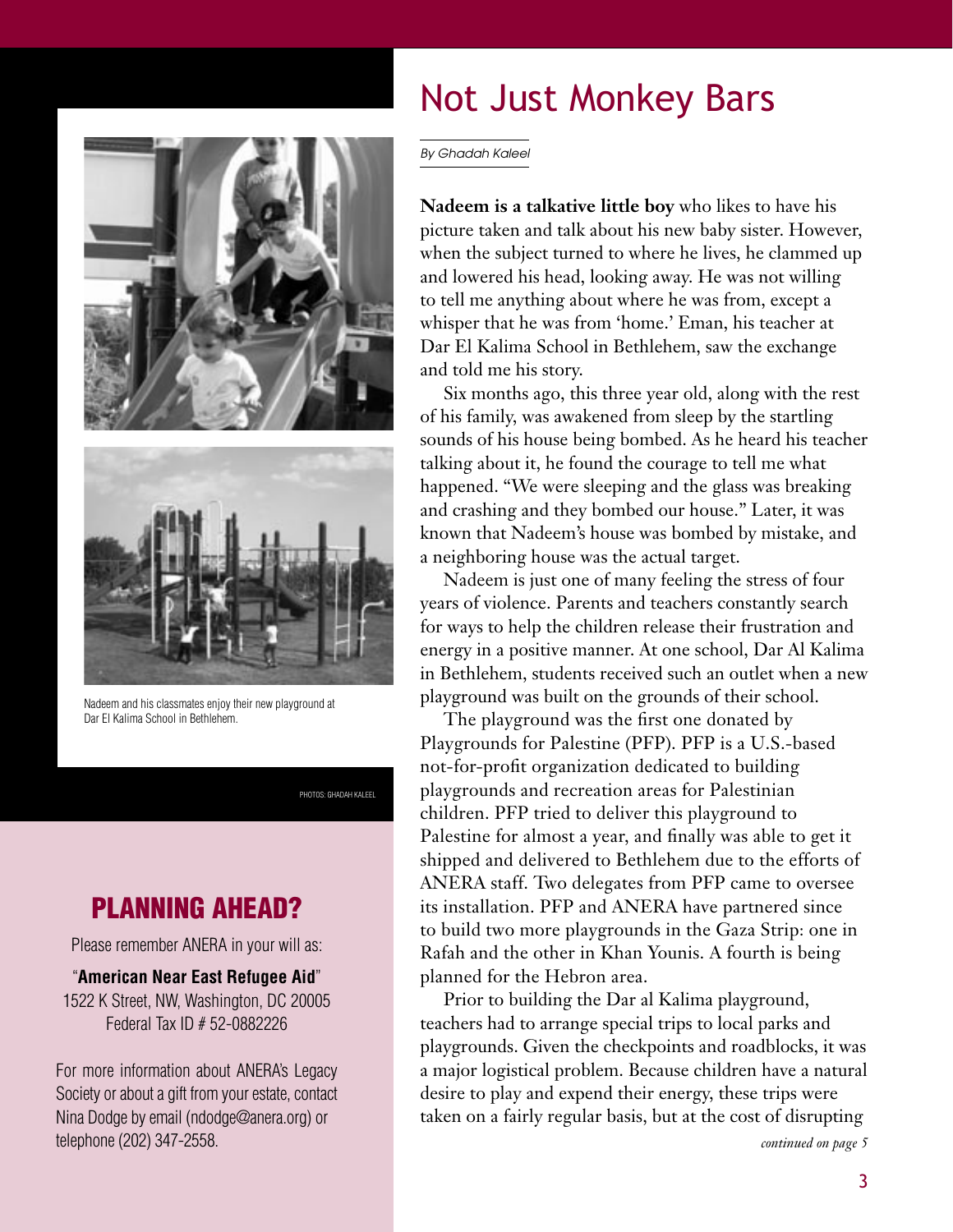## MfP Reaches Out to Mothers

Creating Meals to Reduce Malnutrition

#### By ANERA Staff

**The atmosphere is vibrant** in the Al-Ehsaan Al Khaireia Preschool as health instructor Haifa Mezhat begins to lead a nutrition-training session with eighteen mothers. While the women find their seats, two teachers usher the toddlers from the playground into the next room. Khader, an animated five-year-old, is one of the first into the room and eagerly awaits the coming snack: milk and fortified wafers. His three-year-old sister, Wa'ed, however insists on staying with their mother, Hiam Shafia. It is her second time participating in the program this year.

Haifa begins the class by raising multiple issues about children's health and nutrition. Some of the topics include identifying symptoms of anemia, the importance of milk for early childhood development, and nutritious recipes that use alternative and affordable foods. Throughout the session, women ask Haifa to clarify new information and give examples on how to handle certain situations. They clearly are making the most of the session and Haifa confidently addresses all of their concerns.

The Al-Ehsaan Al Khaireia Preschool, located in Rafah, is one participant in ANERA's Milk for Preschoolers (MfP) program. The program feeds more than 13,000 children in 110 preschools in Gaza with a daily snack of locally-produced milk and high-energy wafers every school day, and offers nutrition and health training programs to teachers and mothers.

The connection between the deteriorating economic situation and health is a growing problem throughout Gaza. According to the United Nations, 1.3 million people currently do not have a reliable source of food, and another 586,000 are at risk.

In Gaza, where unemployment is estimated between 40% and 50%, many families rely on food aid for staples. Haifa believes it is important for families to learn better nutrition practices in order to make healthy use of accessible food. "Our society is economically poor which results in poor health practices. It's important to improve habits for ourselves now … We don't have the money to

*continued on page 5*

**Now available!** ANERA has created a short DVD about our work in the Middle East. If you would like a copy, you may either fill out and mail the form below, or email us at anera@anera.org with your name, address, and the number of copies you would like, and please type "ANERA DVD" in your subject line.

ROBYN LONG



Hiam Shafia, participant in the nutrition training program in Gaza.

#### *A First for the Palestinian Territories*

ANERA is now distributing *fortified* milk in the Milk for Preschoolers program, a first for the Palestinian Territories. The milk, branded "Rawad," or "Pioneers," contains iron, zinc, folic acid, and vitamins A and D. This is the first locally-fortified milk ever processed in the West Bank and Gaza.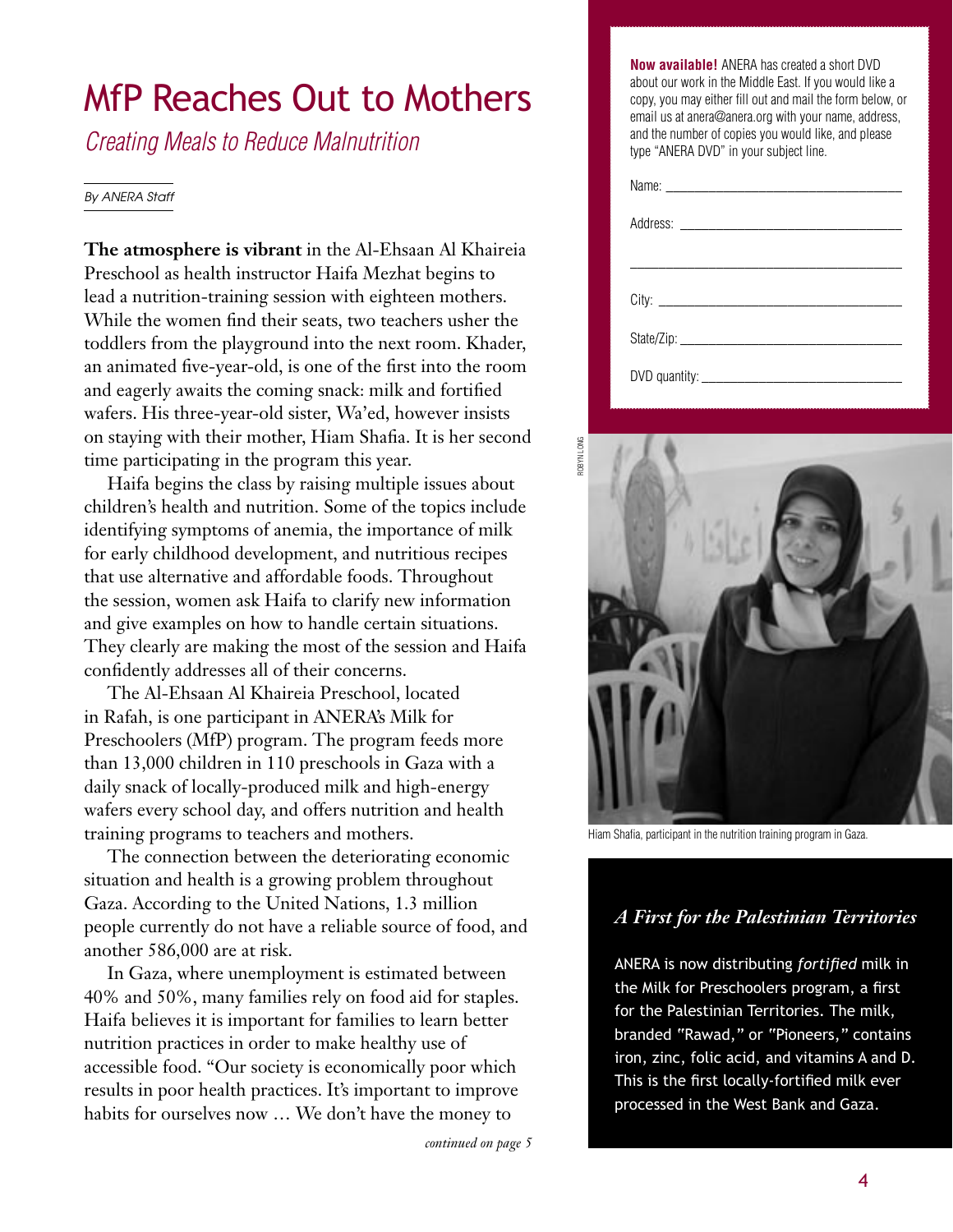#### Monkey Bars

#### *continued from page 3*

stretched quite thin.

Eman has seen a positive change in her students since the playground was installed. "They are much more willing to receive and complete assignments now because they know they can go outside afterwards," she explained. Eman also has seen a difference in Nadeem's behavior. "He used to cry for his parents when they dropped him off in the morning. Now, he waves goodbye happily as he takes his seat." While the school counselor helps Nadeem work through his traumatic experience, having a physical outlet of fun and games helps him to look forward to school every day. When asked if Nadeem likes school, he shouted, "Yes!" His favorite part of school is "playing and drawing, and especially the slide." ◗

#### **Mothers**

#### *continued from page 4*

[buy] meat …" she states. "It is helpful to learn recipes with alternatives to meat … Plus, I don't always know what is available in the market because of the [Israeli] closures. It's a challenging situation."

In her training program, Hiam learned a number of health tips for her children. One recommendation is to watch closely their calcium intake during the early stages of their development. "I've worked hard to get them drinking milk. I tell them that if they are healthy they won't have to visit the doctor," she says. With a family of five, the money spent on medical care is significant. "That's why it is even more important my children are healthy," she says. "It is difficult to purchase medicine. Being healthy helps save money."

Hiam and other women in the course unanimously agree that the length of the training sessions should be extended. "It should be longer so that we can learn more. We benefit from learning new things …Whenever I return from a session, my sister is always eager to hear what I learned," Hiam explained.

Towards the end of the session, the preschool teachers distribute milk to the excited toddlers. Each one waits patiently for help opening the milk-box straws. Khader selects banana flavored milk for himself, and strawberry for his sister, then dashes back to the playground. ▶

## Monkey Bars<br>
continued from page 3<br>
class time and adding extra expense to budgets already<br>
stretched quite thin.<br>
Fman has seen a positive change in her students since

Ralph Nader Laila Buell Mr. Yasser Arafat Mr. Fawzi Heikal Ms. Drusilla Shetterly Mrs. Eleanor Luecker Hana Barhoush and Marwan Dalloul Mr. Youssif Khoury Mr. Edward Elias Rev. Ruth Bradbury LaMonte Maha Davies Dr. Hafez Sami & Sharon Reeves Ms. Fatema Hetata Bill & Twig Brunger Mary Colleen McGue Molly McGue Margaret Hassan Elinor Jacobs Mr. Robert Tinker Tom & Sally Mallison Dr. & Mrs. Raymond Haddad Mrs. Nadia Sabry Dr. Wadi I. Sawabini's birthday R.L. Norberg Livingston U. Taylor Henry Selz The Peace Makers Ms. Eva Grudner Mary & Paul's children Brian Hinkle Dr. Dawood Yassa Helen Yeni-Komshian Dr. Edward Said Murray Gart Julie D. Naylor Jo Margolis John & Margaret Nogel Mr. Ronald I. Metz Congressman Jim McDermott Philip Davies Rachel Corrie Saeed Hussein El-Musa Ibrahim John Davis Helen B. & Walter E. Kelley Mr. Naim P. Zeibah Mr. Abbas Mr. Benjamin Hayes Lana Abu-Sahyun Evan M. Wilson Mrs. Saffi Mr. Allan Gilbert Helen Yeni-Komshian